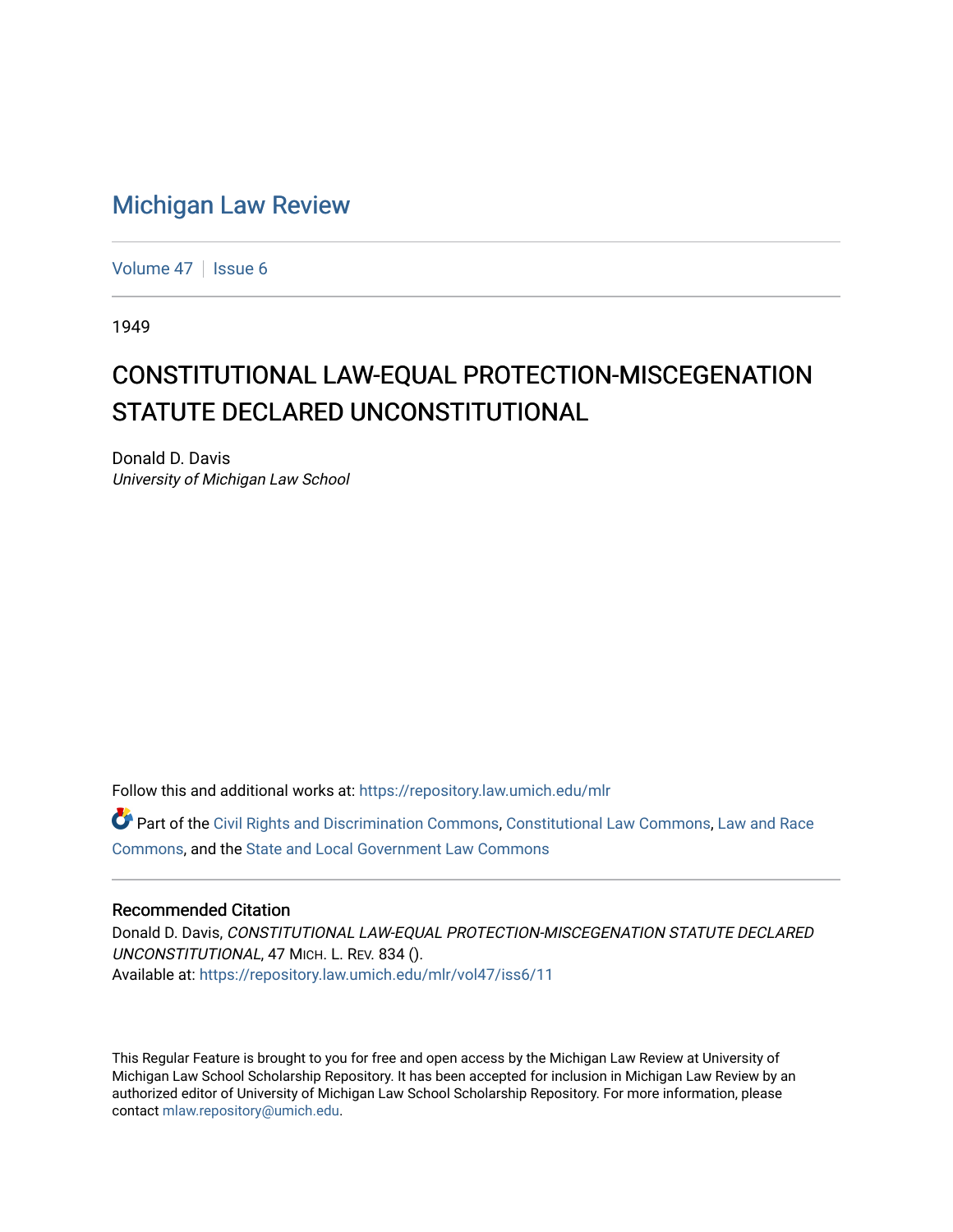CONSTITUTIONAL LAW-EQUAL PROTECTION-MISCEGENATION STATUTE DE-CLARED UNCONSTITUTIONAL-Petitioners, a female white and a male Negro, applied to respondent, county clerk of Los Angeles County, for a marriage license. Respondent refused to issue the license, relying on sections 60 and 69 of the California Code.1 Petitioners brought a mandamus proceeding to compel respondent to issue the license, contending that the statutes relied on by respondent were unconstitutional in that they prohibited the free exercise of their religion.<sup>2</sup>*Held,*  in a four to three decision, the statute is unconstitutional. Three justices of the majority found that the statute violated the equal protection clause of the United States Constitution and was too vague and uncertain to be enforcible. A fourth justice found an unconstitutional interference with religious freedom. *Perez v. Lippold,* (Cal. 1948) 198 P. (2d) 17.3

Twenty-nine states, besides California, have statutes prohibiting marriage because of racial difference.<sup>4</sup> Such statutes withstood so many attacks on their constitutionality in the latter part of the last century<sup>5</sup> that their validity under the state police power had come to be taken as a matter of course.<sup>6</sup> Regulation of marriage has always been considered a proper function of the state.<sup>7</sup> The minority of the court relies strongly on the rule that all presumptions favor constitutionality of a legislative enactment and that a statute should not be disturbed if any constitutional basis can be found. Following the lead of earlier cases, the minority would classify the statute under attack with statutes prohibiting incestuous or bigamous marriages. In order to so classify miscegenation statutes, courts have found that they involve no racial discrimination because they apply equally to both races.<sup>8</sup>

1 Calif. Civil Code (1941) § 60: "All marriages of white persons with Negroes, Mongolians, members of the Malay race, or mulattoes are illegal and void." Calif. Civil Code (1941) § 69: " .•• no license may be issued authorizing the marriage of a white person with a Negro, mulatto, Mongolian or member of the Malay race."

2 Petitioners, both members of the Roman Catholic Church, maintainea that since their church had no rule forbidding interracial marriage they were entitled to receive the sacrament of matrimony.

3 Review by the United States Supreme Court is precluded by the rules of that Court, since the case became moot when a marriage license was issued to the original petitioners.

<sup>4</sup>For an analysis of the statutes, see 1 VERNIER, AMErucAN FAMILY LAws, § 44 (1931); MANGUM, THE LEGAL STATUS oF THE NEGRO, c. IO (1940); 32 CAL. L. REv. 269 (1944).

<sup>5</sup>In re Hobbs, 12 Fed. Cas. No. 6550 (C.C. Ga. 1871); State v. Gibson, 36 Ind. 389, IO Am. Rep. 42 (1871); State v. Jackson, 80 Mo. 175, 50 Am.Rep. 499 (1883). Burns v. State, 48 Ala. 195, 17 Am.Rep. 34 (1872), apparently the ouly contrary decision, was directly overruled five years later in Green v. State, 58 Ala. 190, 29 Am.Rep. 739 (1877). <sup>6</sup>See 8 R.C.L. 349 (1915); 36 AM. Jun., p. 452 Miscegenation § 3 (1941).

7 Maynard v. Hill, 125 U.S. 190, 8 S.Ct. 723 (1888); Sherrer v. Sherrer, 334 U.S. 343, 68 S.Ct. 1087 (1948).

s The United States Supreme Court has never passed directly on the question involved in the principal case. However, in considering an Alabama statute which imposed a more severe penalty for adultery when the parties were a white person and a Negro, the Court found no discrimination because both races and both participants were treated alike. Pace v. Alabama, 106 U.S. 583, 1 S.Ct. 637 (1883). The minority also relied on Re Paquet's Estate, 101 Ore. 393, 200 P. 911 (1921), in which a statute declaring marriages between white persons and Indians void was found non-discriminatory.